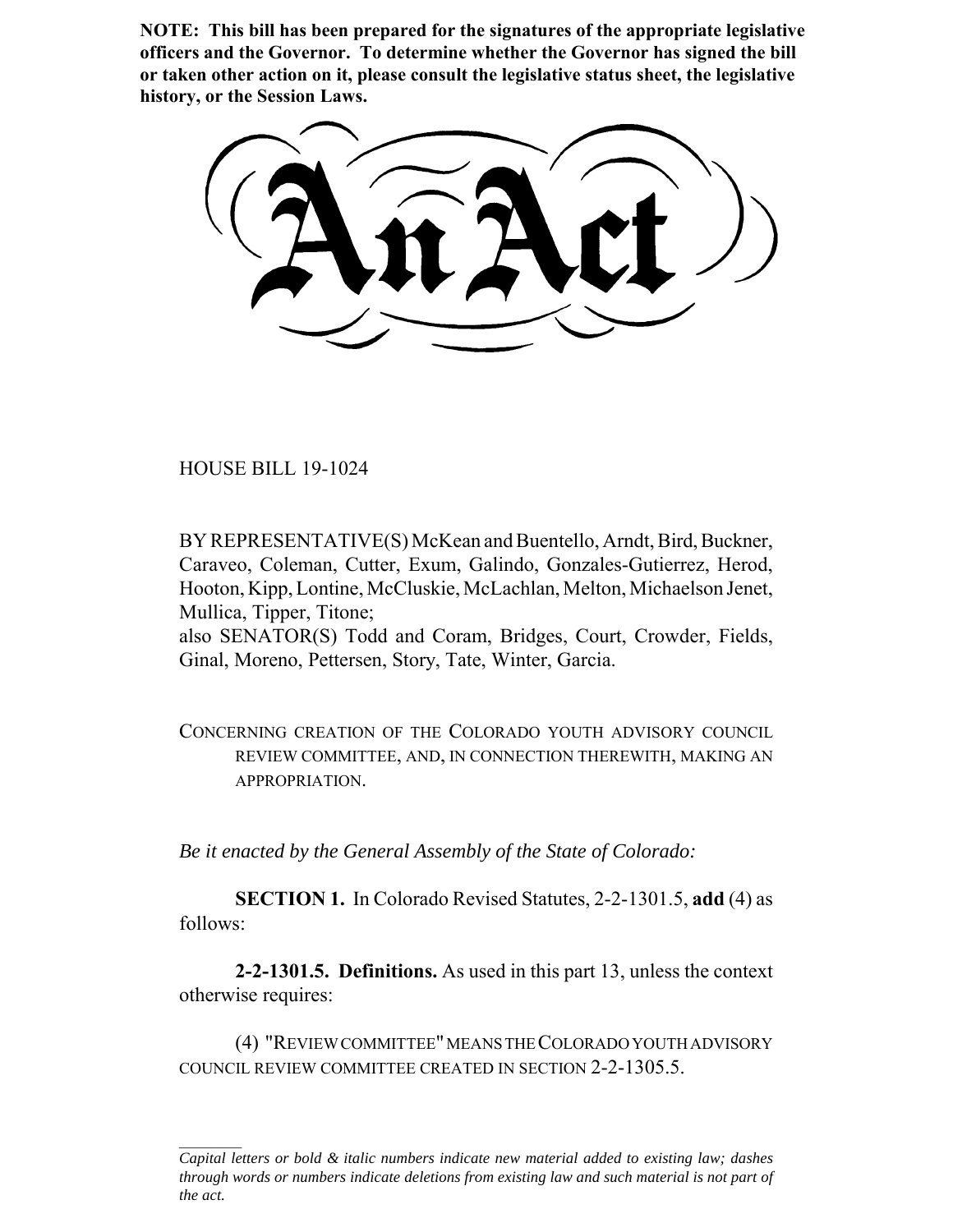**SECTION 2.** In Colorado Revised Statutes, 2-2-1304, **add** (6) as follows:

**2-2-1304. Duties - meetings - community outreach - designation of organization to accept donations - authority to contract - repeal.** (6) (a) (I) ON OR BEFORE JULY 15, 2019, THE COUNCIL SHALL SELECT FIVE MEMBERS TO SERVE AS NONVOTING MEMBERS OF THE REVIEW COMMITTEE DURING THE 2019 INTERIM.

(II) THIS SUBSECTION (6)(a) IS REPEALED, EFFECTIVE JUNE 30, 2020.

(b) ON OR BEFORE APRIL 30, 2020, AND ON OR BEFORE APRIL 30 OF EACH YEAR THEREAFTER, THE COUNCIL SHALL SELECT FIVE MEMBERS TO SERVE AS NONVOTING MEMBERS OF THE REVIEW COMMITTEE DURING THE SUBSEQUENT LEGISLATIVE INTERIM.

(c) THE COUNCIL SHALL NOTIFY THE DIRECTOR OF RESEARCH OF THE LEGISLATIVE COUNCIL OF THE APPOINTMENTS MADE PURSUANT TO THIS SUBSECTION  $(6)$ .

**SECTION 3.** In Colorado Revised Statutes, **add** 2-2-1305.5 as follows:

**2-2-1305.5. Colorado youth advisory council review committee - created - repeal.** (1) THERE IS CREATED IN THE LEGISLATIVE BRANCH THE COLORADO YOUTH ADVISORY COUNCIL REVIEW COMMITTEE TO REVIEW THE COUNCIL'S WORK AND TO RECOMMEND LEGISLATION REGARDING ISSUES AFFECTING COLORADO YOUTH. THE COMMITTEE IS COMPRISED OF TEN MEMBERS, AS DESCRIBED IN SUBSECTION (2) OF THIS SECTION.

(2) (a) THE REVIEW COMMITTEE INCLUDES FIVE VOTING MEMBERS, AS FOLLOWS:

(I) THE FOUR LEGISLATIVE MEMBERS OF THE COUNCIL, AS DESCRIBED IN SECTION 2-2-1303 (1)(a); AND

(II) ONE MEMBER OF THE LEGISLATIVE COUNCIL, CREATED IN SECTION 2-3-301, APPOINTED PURSUANT TO SUBSECTION (3) OF THIS SECTION.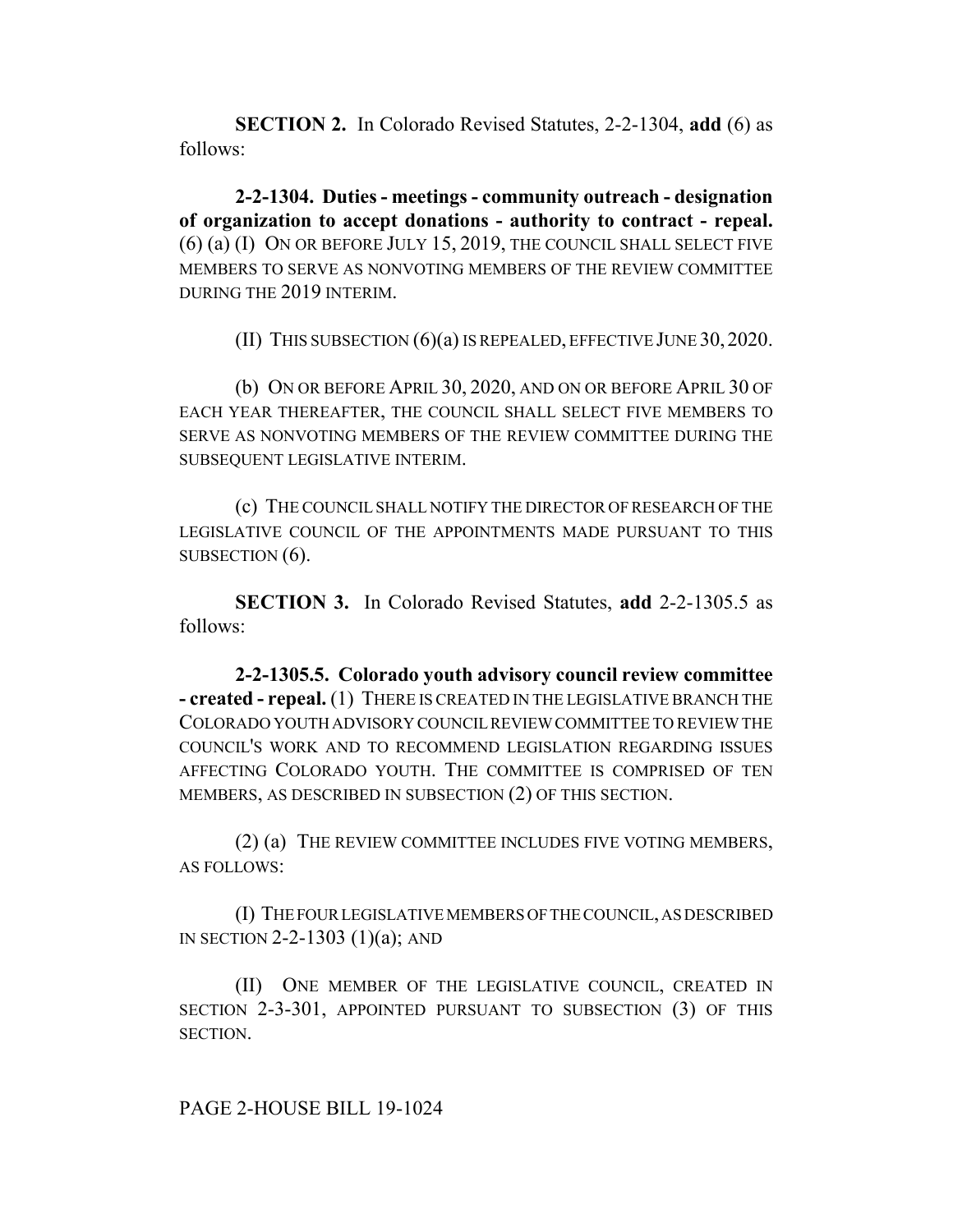(b) THE REVIEW COMMITTEE INCLUDES AS NONVOTING MEMBERS FIVE MEMBERS OF THE COUNCIL, APPOINTED PURSUANT TO SECTION 2-2-1304 (6).

(3) (a) (I) ON OR BEFORE JULY 15, 2019, THE CHAIR OF THE LEGISLATIVE COUNCIL SHALL APPOINT THE MEMBER SERVING PURSUANT TO SUBSECTION (2)(a)(II) OF THIS SECTION TO SERVE DURING THE 2019 INTERIM.

(II) THIS SUBSECTION (3)(a) IS REPEALED, EFFECTIVE JUNE 30, 2020.

(b) ON OR BEFORE APRIL 30, 2020, AND ON OR BEFORE APRIL 30 OF EACH YEAR THEREAFTER, THE CHAIR OF THE LEGISLATIVE COUNCIL SHALL APPOINT THE MEMBER SERVING PURSUANT TO SUBSECTION  $(2)(a)(II)$  OF THIS SECTION TO SERVE DURING THE SUBSEQUENT LEGISLATIVE INTERIM.

(4) THE CHAIR OF THE REVIEW COMMITTEE IS THE LEGISLATIVE MEMBER WHO IS SERVING AS A CO-CHAIR OF THE COUNCIL PURSUANT TO SECTION 2-2-1303 (4). THE VICE-CHAIR OF THE REVIEW COMMITTEE IS THE LEGISLATIVE MEMBER WHO IS SERVING AS A VICE-CHAIR OF THE COUNCIL PURSUANT TO SECTION 2-2-1303 (4).

(5) THE REVIEW COMMITTEE MAY MEET UP TO THREE TIMES DURING EACH INTERIM BUT MAY NOT TRAVEL UNLESS AUTHORIZED BY THE EXECUTIVE COMMITTEE OF THE LEGISLATIVE COUNCIL. A MAJORITY OF VOTING MEMBERS CONSTITUTES A QUORUM.

(6) THE REVIEW COMMITTEE MAY RECOMMEND UP TO A TOTAL OF THREE BILLS DURING EACH INTERIM. LEGISLATION RECOMMENDED BY THE REVIEW COMMITTEE MUST BE TREATED AS LEGISLATION RECOMMENDED BY AN INTERIM COMMITTEE FOR PURPOSES OF APPLICABLE DEADLINES, BILL INTRODUCTION LIMITS, AND ANY OTHER REQUIREMENTS IMPOSED BY THE JOINT RULES OF THE GENERAL ASSEMBLY.

(7) VOTING MEMBERS OF THE REVIEW COMMITTEE ARE ENTITLED TO COMPENSATION PURSUANT TO SECTION 2-2-307. SUBJECT TO AVAILABLE FUNDS, NONVOTING MEMBERS MAY RECEIVE REIMBURSEMENT FOR EXPENSES FROM THE FUND CREATED IN SECTION 2-2-1306.

(8) THE LEGISLATIVE COUNCIL STAFF AND THE STAFF OF THE OFFICE OF LEGISLATIVE LEGAL SERVICES SHALL ASSIST THE REVIEW COMMITTEE IN

## PAGE 3-HOUSE BILL 19-1024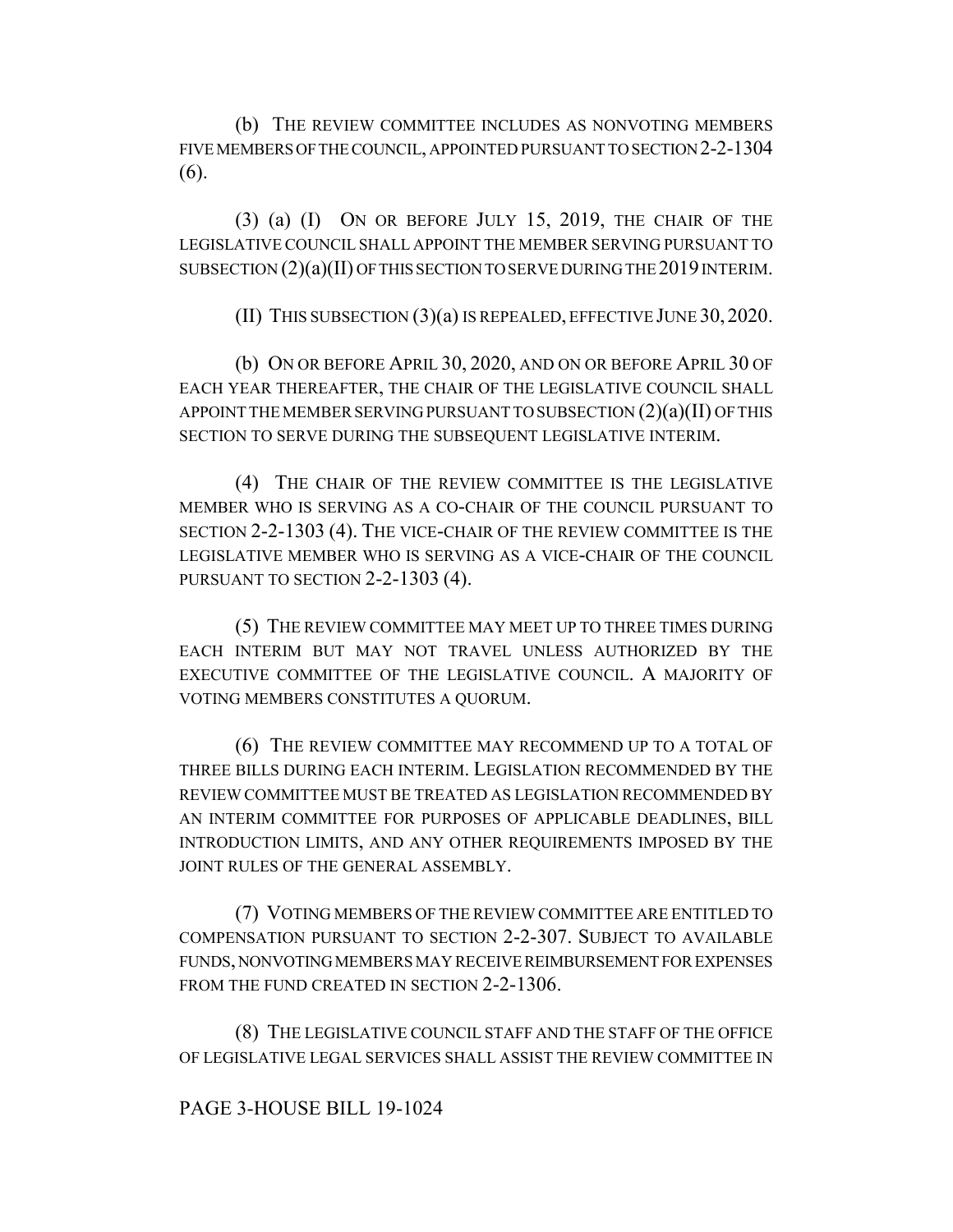## CARRYING OUT ITS DUTIES PURSUANT TO THIS SECTION.

**SECTION 4.** In Colorado Revised Statutes, **amend** 2-2-1306 as follows:

**2-2-1306. Youth advisory council cash fund - created - gifts, grants, and donations.** There is hereby created in the state treasury the youth advisory council cash fund to provide for the direct and indirect costs associated with the implementation of this part 13, including but not limited to lodging, meeting fees, mileage and transportation costs, meals, meeting supplies, copy costs, computer-related costs, and any services for which the council contracts, AND EXPENSES INCURRED BY NONVOTING MEMBERS OF THE REVIEW COMMITTEE. The fund shall consist of any moneys MONEY appropriated by the general assembly to the fund and may also include gifts, grants, and donations obtained directly by the council pursuant to this section. The council is authorized to seek and accept gifts, grants, or donations from private or public sources for the purposes of this part 13. All private and public moneys MONEY received by the council through gifts, grants, or donations shall be transmitted to the state treasurer, who shall credit the same to the fund. The moneys MONEY in the fund shall be continuously appropriated for the direct and indirect costs associated with the implementation of this part 13. Any moneys MONEY in the fund not expended for the purposes of this part 13 may be invested by the state treasurer as provided by law. All interest and income derived from the investment and deposit of moneys MONEY in the fund shall be credited to the fund. Any unexpended and unencumbered moneys MONEY remaining in the fund at the end of a fiscal year shall remain REMAINS in the fund and shall not be credited or transferred to the general fund or another fund.

**SECTION 5. Appropriation.** (1) For the 2019-20 state fiscal year, \$28,790 is appropriated to the legislative department. This appropriation is from the general fund. To implement this act, the department may use this appropriation as follows:

(a) \$18,455 for use by the legislative council staff, which amount is based on an assumption that the legislative council staff will require an additional 0.3 FTE;

(b) \$6,889 for use by committee on legal services, which amount is based on an assumption that the committee on legal services will require an

## PAGE 4-HOUSE BILL 19-1024